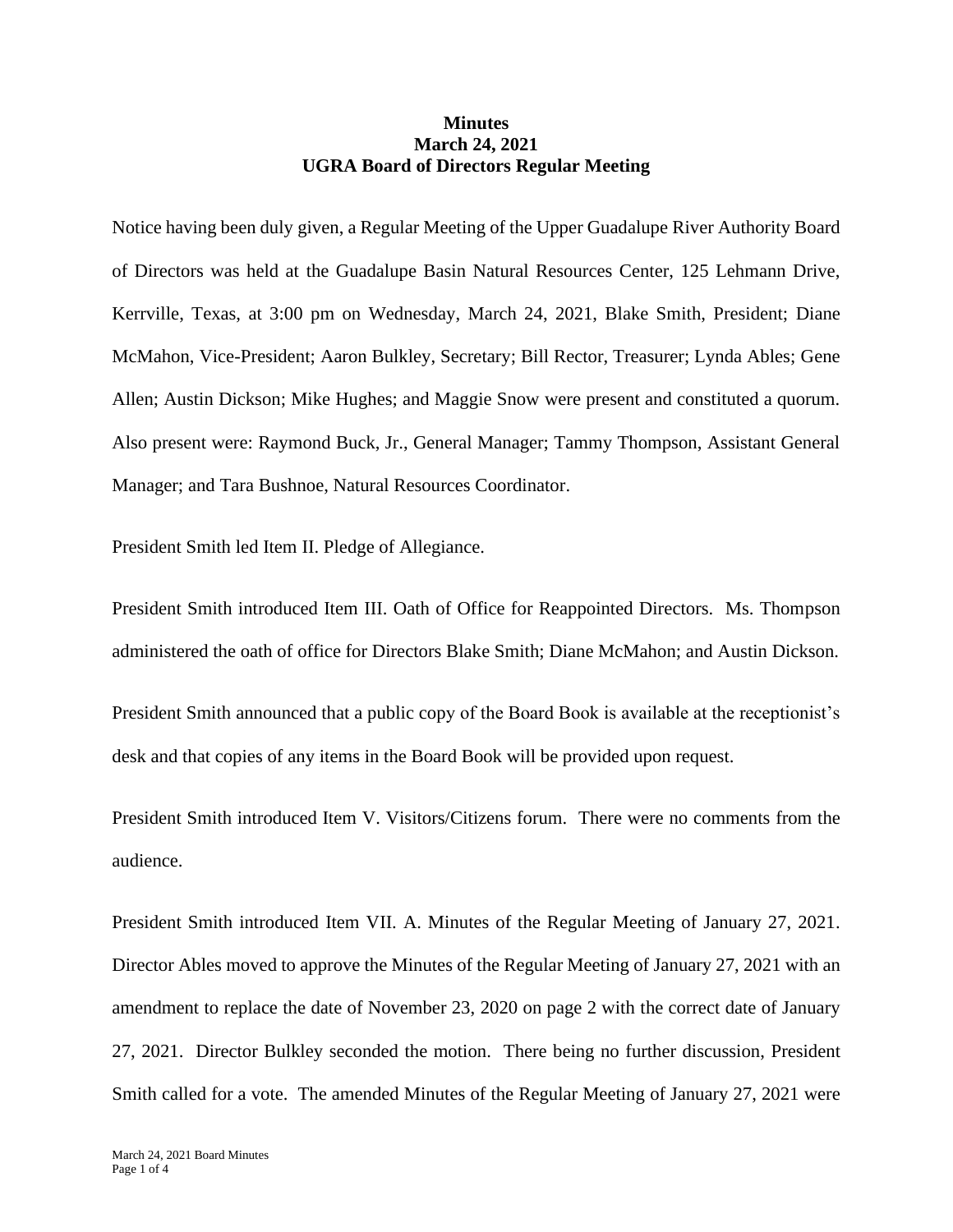approved by a unanimous vote. President Smith introduced Item VII. B. The Minutes of the Board Workshop of March 9, 2021. Director McMahon moved to approve the Minutes of the Board Workshop of March 9, 2021. Director Snow seconded the motion. There being no discussion, President Smith called for a vote. The Minutes of the Board Workshop of March 9, 2021 were approved by a unanimous vote. President Smith introduced Item VII. C. Financial Report for the Months Ended February 28, 2021. Mr. Buck, Jr. presented a summary of the financial report and highlighted various revenue and expense accounts. General discussion followed. Director Rector moved to approve the Financial Report for the Months Ended February 28, 2021. Director Dickson seconded the motion. There being no further discussion, President Smith called for a vote. The Financial Report for the Months Ended February 28, 2021 was approved by a unanimous vote.

President Smith introduced Item VIII. Presentation and Discussion of Committee Reports. The following is a summary of the committee reports:

- A. Executive Committee:
	- President Smith provided the following committee updates:
		- o Discussed items on the Agenda.
- B. Outreach and Education Committee:
	- Director McMahon reported that the Outreach and Education committee did not meet.
	- Mr. Buck, Jr. reported that the rainwater catchment system rebate program funded 3 applications since the last Board Meeting. Since the beginning of the program in March 2011, a total of 518 applications have been funded for \$28,386. To date in FY21, a total of 15 applications have been funded for \$2,140.
- C. Water Enhancement Program Committee:
	- Director Rector provided the following committee updates:
		- o K-9 completion update.
			- Directors Hughes, Ables, and Rector visited K-9 to view the completed project, resolve questions, and approve the payment.
			- **EXECT** Director Rector shared photos of the completed structure with the Board.
	- Mr. Buck, Jr. reported that the water enhancement through brush management cost share program funded 4 applications for reimbursement since the last Board Meeting.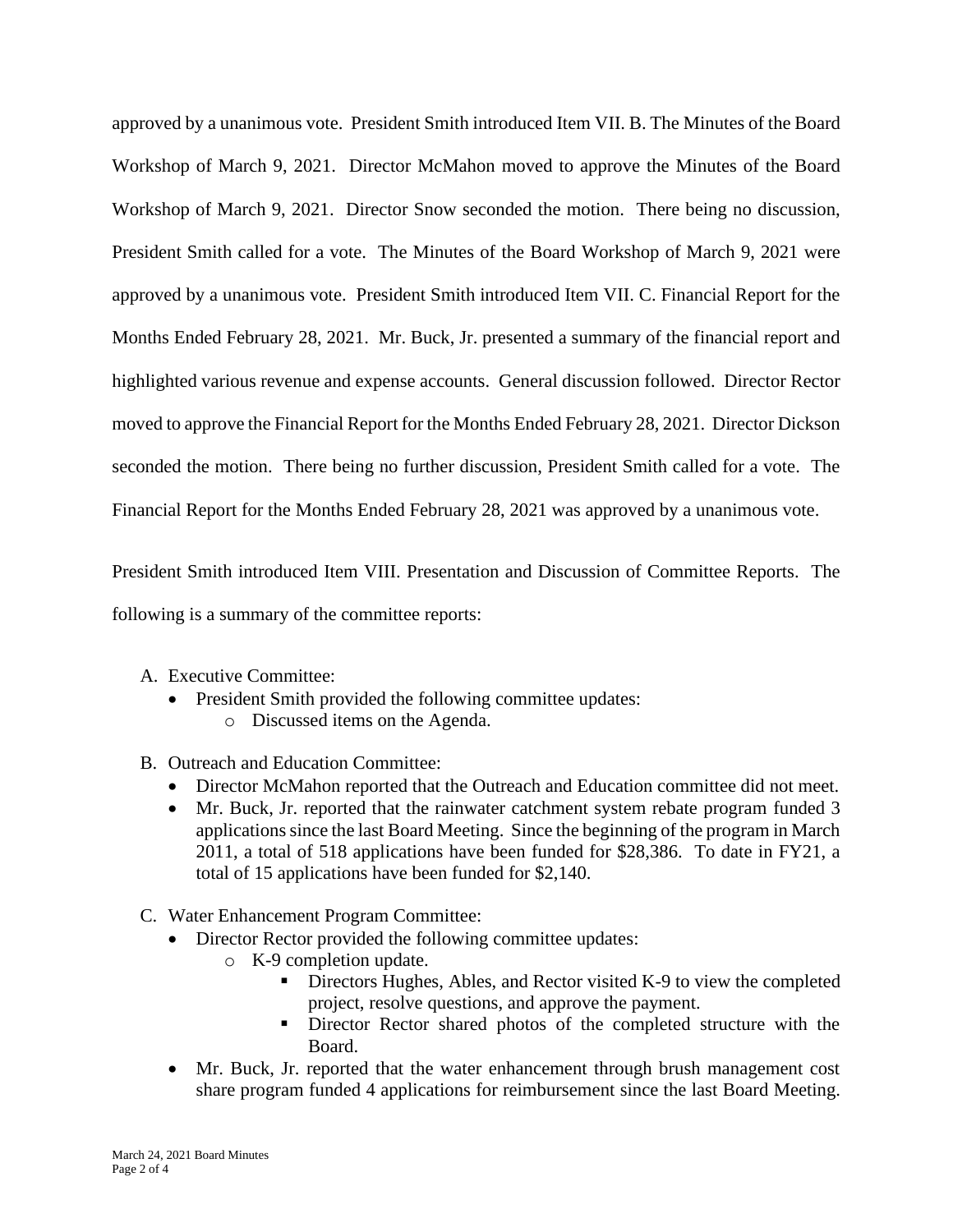Since the beginning of the program in January 2010, a total of 163 applications have been funded for \$514,844 and treated approximately 13,562 acres. To date in FY21, 16 applications have been funded for \$51,823 and treated approximately 1,075 acres.

- D. Watershed Stewardship Committee:
	- Director Bulkley provided the following committee updates:
		- o Met on February 22, 2021 with Dr. Teague of the San Antonio River Authority.
		- o Developing details for new projects.
- E. Guadalupe- Blanco River Trust:
	- Director McMahon provided the following updates:
		- o Stephen Risinger is the new Conservation and Stewardship Manager for the Trust.
		- o Mentioned thank you letter to the Board for annual contribution to GBRT.

President Smith introduced Item IX. Future Program/Project Priority and Committee Assignments and presented the method for ranking new projects and the prioritized list produced as a result to the Board. General discussion followed. The proposal from the Executive Committee is to table the lowest priority projects and those that are not related to water quality, water quantity, or sustainability and to assign the highest ranking projects to committees. President Smith announced committee assignments for the following committees: Public Outreach, Education, Water Quality, and Watershed Stewardship.

President Smith introduced Item X. Amendment to the Fiscal Year 2021 Interlocal Agreement for Water Quality Protection through Feral Hog Management Program and presented the background information to the Board. Mr. Buck, Jr. presented the revision to the interlocal agreement to the Board. Director Rector moved to approve Resolution No. 2021-05 Authorizing the Fiscal Year 2021 Interlocal Agreement for Water Quality Protection through Feral Hog Management Program to allow \$600 for software and transmission costs. Director Allen seconded the motion. There being no discussion, President Smith called for a vote. Resolution No. 2021-05 was approved by a unanimous vote.